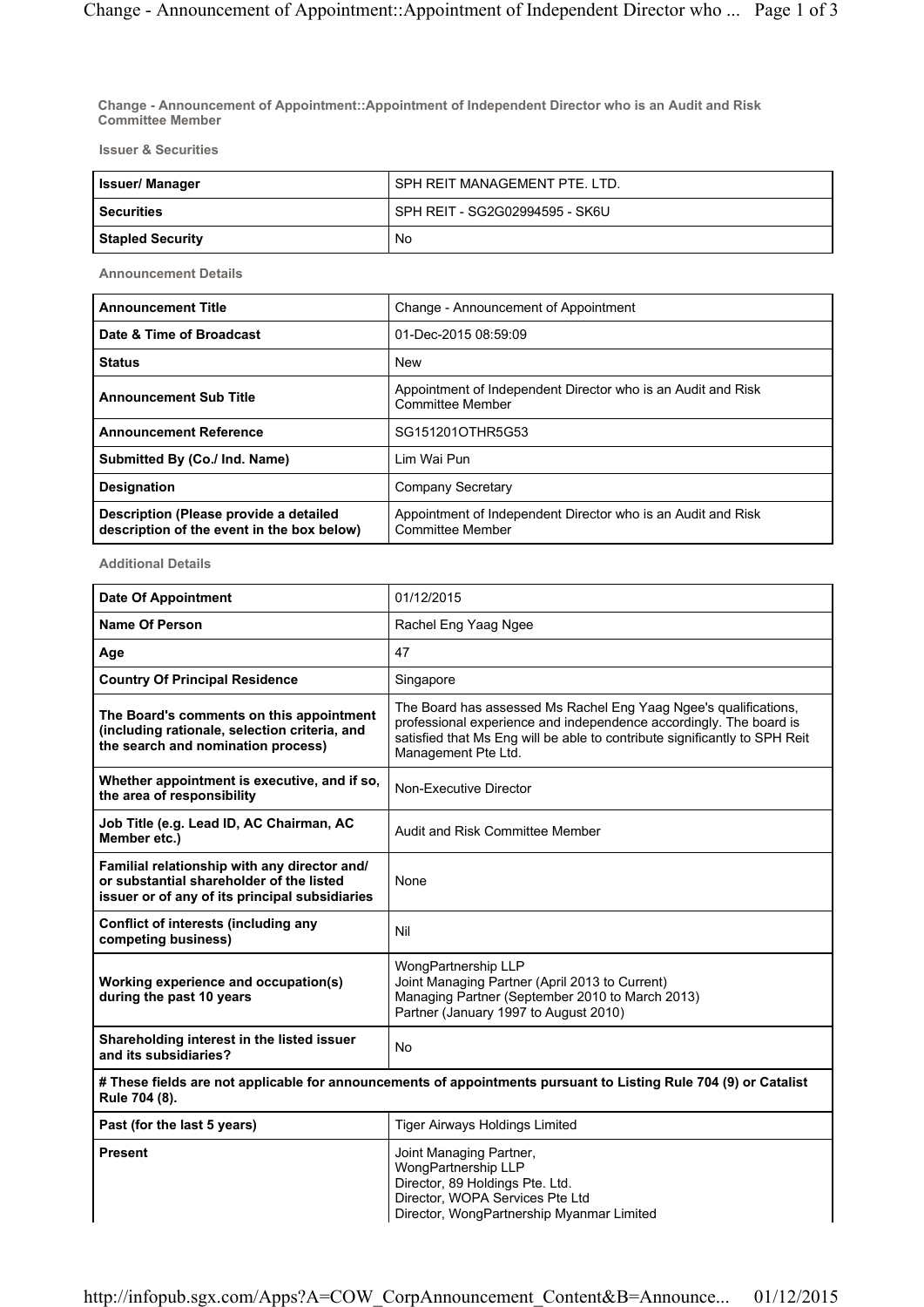|                                                                                                                                                                                                                                                                                                                                                                                                                                                                                                                                                                                                                                                                                     | Director of the following:<br>- StarHub Ltd<br>- Singapore Accountancy Commission<br>- Public Utilities Board<br>- Certis CISCO Security Pte Ltd<br>Member of the following:<br>Boards/Committees/Councils<br>- Singapore Management University, School of Law Advisory Board<br>- Singapore Institute of Technology, Board of Trustees<br>- Singapore Business Federation Council<br>- ABF Singapore Bond Index Fund, Supervisoy Committee<br>- Singapore Capital Markets Committee, Monetary Authority of Singapore<br>- Institute of Banking & Finance, Capital Markets and Financial Advisory<br>Services Exams Board<br>- Asia Pacific Real Estate Association (Singapore Chapter) Board |
|-------------------------------------------------------------------------------------------------------------------------------------------------------------------------------------------------------------------------------------------------------------------------------------------------------------------------------------------------------------------------------------------------------------------------------------------------------------------------------------------------------------------------------------------------------------------------------------------------------------------------------------------------------------------------------------|-----------------------------------------------------------------------------------------------------------------------------------------------------------------------------------------------------------------------------------------------------------------------------------------------------------------------------------------------------------------------------------------------------------------------------------------------------------------------------------------------------------------------------------------------------------------------------------------------------------------------------------------------------------------------------------------------|
| (a) Whether at any time during the last 10<br>years, an application or a petition under any<br>bankruptcy law of any jurisdiction was filed<br>against him or against a partnership of<br>which he was a partner at the time when he<br>was a partner or at any time within 2 years<br>from the date he ceased to be a partner?                                                                                                                                                                                                                                                                                                                                                     | - Raffles Girls School (Secondary), Board of Governors<br>No                                                                                                                                                                                                                                                                                                                                                                                                                                                                                                                                                                                                                                  |
| (b) Whether at any time during the last 10<br>years, an application or a petition under any<br>law of any jurisdiction was filed against an<br>entity (not being a partnership) of which he<br>was a director or an equivalent person or a<br>key executive, at the time when he was a<br>director or an equivalent person or a key<br>executive of that entity or at any time within<br>2 years from the date he ceased to be a<br>director or an equivalent person or a key<br>executive of that entity, for the winding up or<br>dissolution of that entity or, where that<br>entity is the trustee of a business trust, that<br>business trust, on the ground of<br>insolvency? | No.                                                                                                                                                                                                                                                                                                                                                                                                                                                                                                                                                                                                                                                                                           |
| (c) Whether there is any unsatisfied<br>judgment against him?                                                                                                                                                                                                                                                                                                                                                                                                                                                                                                                                                                                                                       | No                                                                                                                                                                                                                                                                                                                                                                                                                                                                                                                                                                                                                                                                                            |
| (d) Whether he has ever been convicted of<br>any offence, in Singapore or elsewhere,<br>involving fraud or dishonesty which is<br>punishable with imprisonment, or has been<br>the subject of any criminal proceedings<br>(including any pending criminal proceedings<br>of which he is aware) for such purpose?                                                                                                                                                                                                                                                                                                                                                                    | No                                                                                                                                                                                                                                                                                                                                                                                                                                                                                                                                                                                                                                                                                            |
| (e) Whether he has ever been convicted of<br>any offence, in Singapore or elsewhere,<br>involving a breach of any law or regulatory<br>requirement that relates to the securities or<br>futures industry in Singapore or elsewhere,<br>or has been the subject of any criminal<br>proceedings (including any pending criminal<br>proceedings of which he is aware) for such<br>breach?                                                                                                                                                                                                                                                                                              | No                                                                                                                                                                                                                                                                                                                                                                                                                                                                                                                                                                                                                                                                                            |
| (f) Whether at any time during the last 10<br>years, judgment has been entered against<br>him in any civil proceedings in Singapore or<br>elsewhere involving a breach of any law or<br>regulatory requirement that relates to the<br>securities or futures industry in Singapore<br>or elsewhere, or a finding of fraud,<br>misrepresentation or dishonesty on his part,<br>or he has been the subject of any civil<br>proceedings (including any pending civil                                                                                                                                                                                                                    | No                                                                                                                                                                                                                                                                                                                                                                                                                                                                                                                                                                                                                                                                                            |